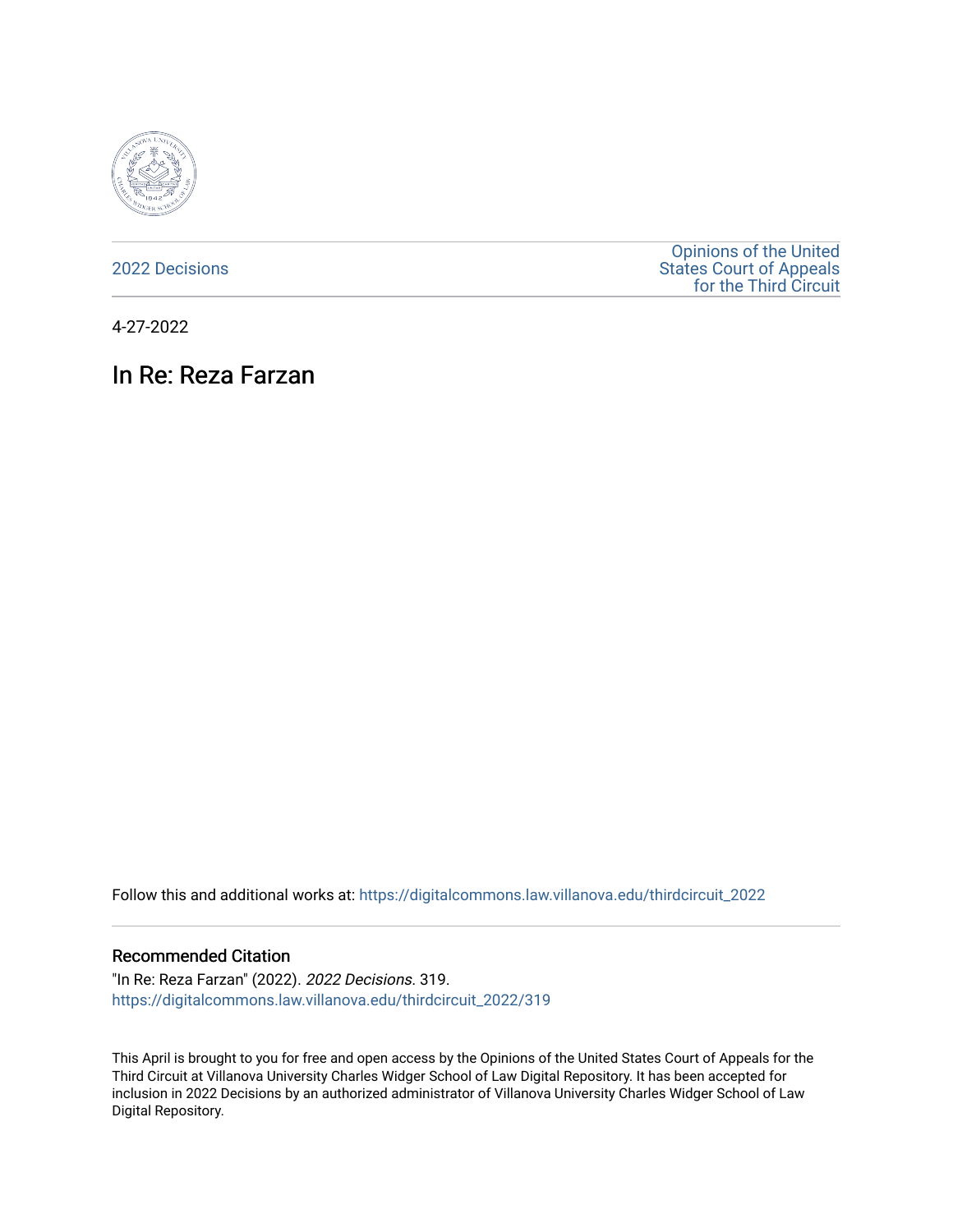#### **NOT PRECEDENTIAL**

### UNITED STATES COURT OF APPEALS FOR THE THIRD CIRCUIT

\_\_\_\_\_\_\_\_\_\_\_

No. 21-2445 \_\_\_\_\_\_\_\_\_\_\_

In re: REZA FARZAN, Appellant \_\_\_\_\_\_\_\_\_\_\_\_\_\_\_\_\_\_\_\_\_\_\_\_\_\_\_\_\_\_\_\_\_\_\_\_

On Appeal from the United States District Court for the District of New Jersey (D.N.J. Civil Action No. 3-20-cv-07134) District Judge: Honorable Freda L. Wolfson

\_\_\_\_\_\_\_\_\_\_\_\_\_\_\_\_\_\_\_\_\_\_\_\_\_\_\_\_\_\_\_\_\_\_\_\_

No. 21-2446 \_\_\_\_\_\_\_\_\_\_\_

\_\_\_\_\_\_\_\_\_\_\_

In re: REZA FARZAN, Appellant \_\_\_\_\_\_\_\_\_\_\_\_\_\_\_\_\_\_\_\_\_\_\_\_\_\_\_\_\_\_\_\_\_\_\_\_

On Appeal from the United States District Court for the District of New Jersey (D.N.J. Civil Action No. 3-20-cv-07135) District Judge: Honorable Freda L. Wolfson

Submitted Pursuant to Third Circuit LAR 34.1(a) April 13, 2022

\_\_\_\_\_\_\_\_\_\_\_\_\_\_\_\_\_\_\_\_\_\_\_\_\_\_\_\_\_\_\_\_\_\_\_\_

Before: MCKEE, SHWARTZ and MATEY, Circuit Judges

(Opinion filed: April 27, 2022)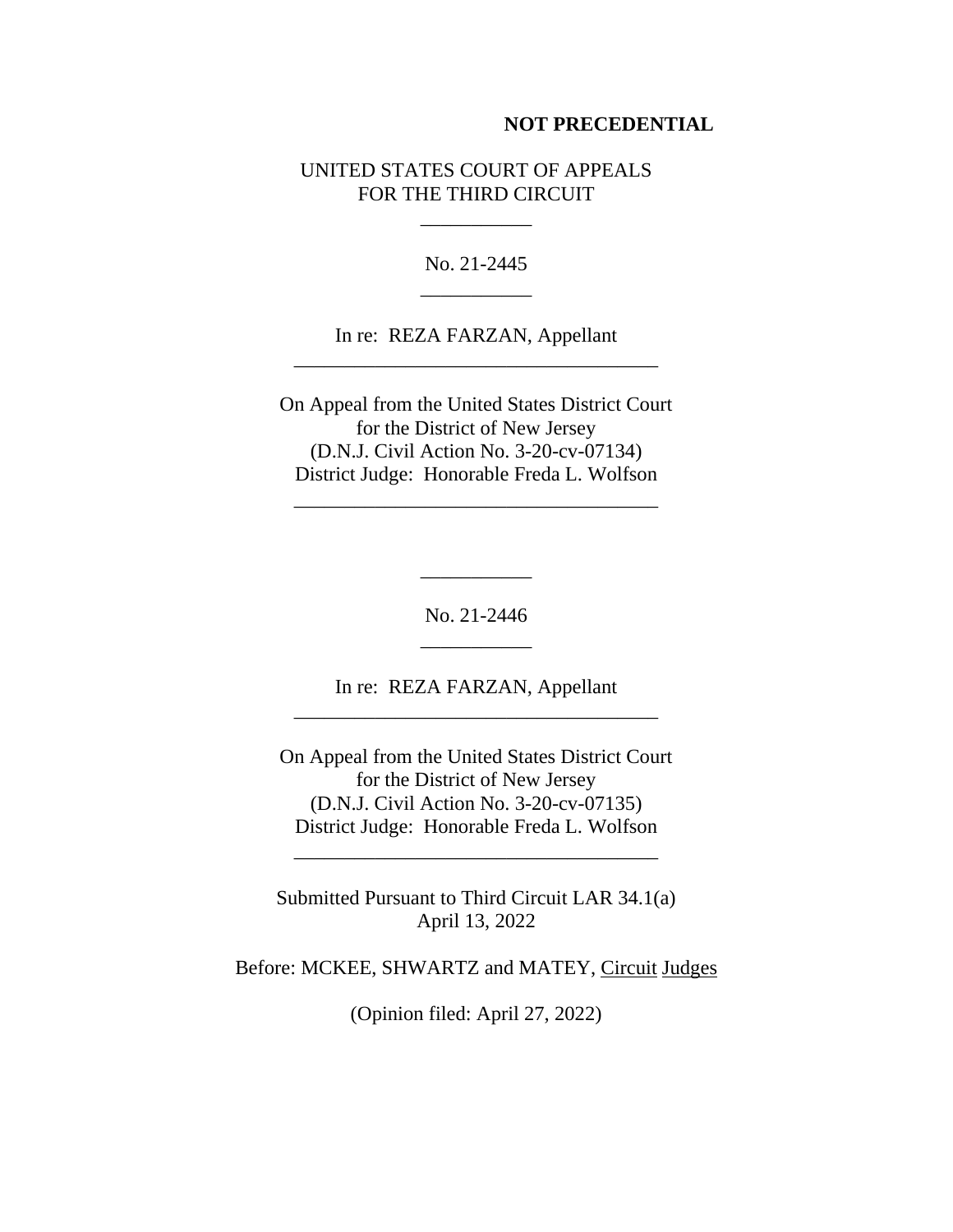## OPINION\* \_\_\_\_\_\_\_\_\_\_\_

\_\_\_\_\_\_\_\_\_\_\_

## PER CURIAM

In these related appeals, Reza Farzan, proceeding pro se, appeals an order of the United States District Court for the District of New Jersey dismissing two bankruptcy appeals and orders denying his subsequent motions for relief. We will affirm the judgments of the District Court.

In 2019, Bayview Loan Servicing, LLC obtained a judgment of foreclosure against Farzan in New Jersey state court. Shortly thereafter, Farzan filed a Chapter 13 bankruptcy petition. Farzan unsuccessfully filed an adversary proceeding against Bayview claiming fraud related to his mortgage. Farzan also filed a motion in the Bankruptcy Court to disallow Bayview's proof of claim. Bayview filed a motion for relief from the automatic stay. The Bankruptcy Court granted Bayview's motion and denied Farzan's motion. On June 5, 2020, Farzan filed notices of appeal as to both orders and two appeals were docketed in the District Court.

On October 20, 2020, the District Court sua sponte dismissed both appeals. Farzan had not complied with Federal Rule of Bankruptcy Procedure 8009(a), which requires the filing of a designation of the items to be included in the record on appeal and a statement of the issues within 14 days of the filing of a notice of appeal. The District

<sup>\*</sup> This disposition is not an opinion of the full Court and pursuant to I.O.P. 5.7 does not constitute binding precedent.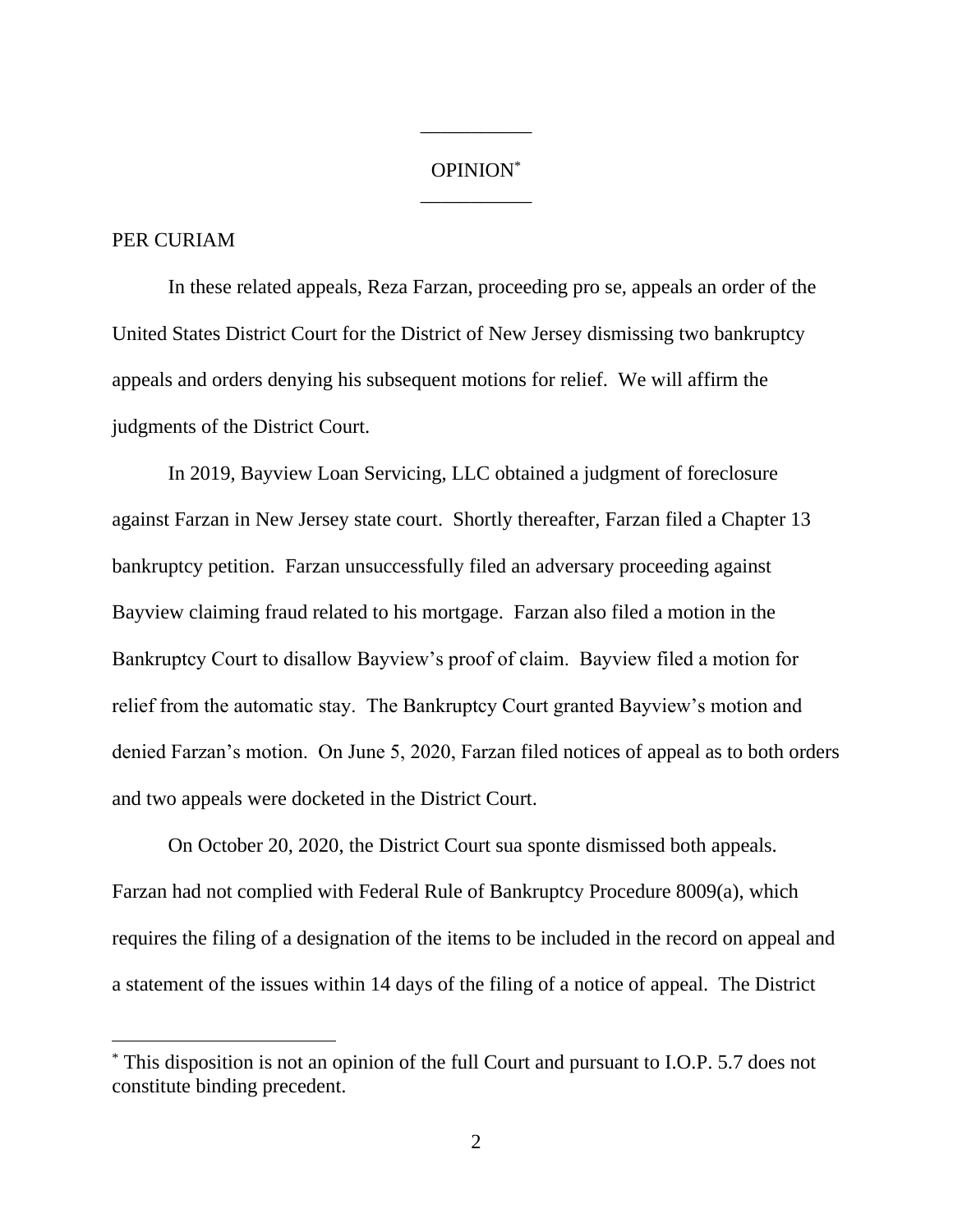Court considered the factors in Poulis v. State Farm Fire and Casualty Company, 747 F.2d 863 (3d Cir. 1984), and concluded that dismissal was warranted.

Farzan moved to reinstate both appeals. He stated that on June 12, 2020, he had mailed a letter from his home designating the record for both appeals. Farzan, who was 70 years old, suffered from medical conditions and had stopped going to the post office due to the COVID-19 pandemic. Farzan addressed the Poulis factors and asserted that he had been doing his best to proceed in good faith. He stated, among other things, that neither the Bankruptcy Court nor the District Court had notified him that his designation of the record was not received. He was unaware that he was required to file a statement of the issues. Farzan attached a copy of a document designating the record dated June 12, 2020. He also filed the document and a statement of the issues for the appeals.

The District Court denied Farzan's motion, which it construed as a motion under Federal Rule of Civil Procedure 60(b) for relief from the judgment. Although the District Court did not find that Bayview would be prejudiced if the appeals were reinstated, it explained that the delay was substantial. Farzan did not file the required documents until November 2020, more than five months after he filed his notices of appeal. The District Court noted that Farzan appeared to be aware of the rule as he had timely filed these documents in his appeal in his adversary proceeding.<sup>1</sup>

The District Court also did not find Farzan's explanation credible and noted that this undercut his assertion that he acted in good faith. It stated that Farzan did not

<sup>&</sup>lt;sup>1</sup> The docket for this appeal reflects that Farzan filed a designation of the record; he did not file a statement of issues. See D.N.J. Civ. No. 3-20-cv-03330.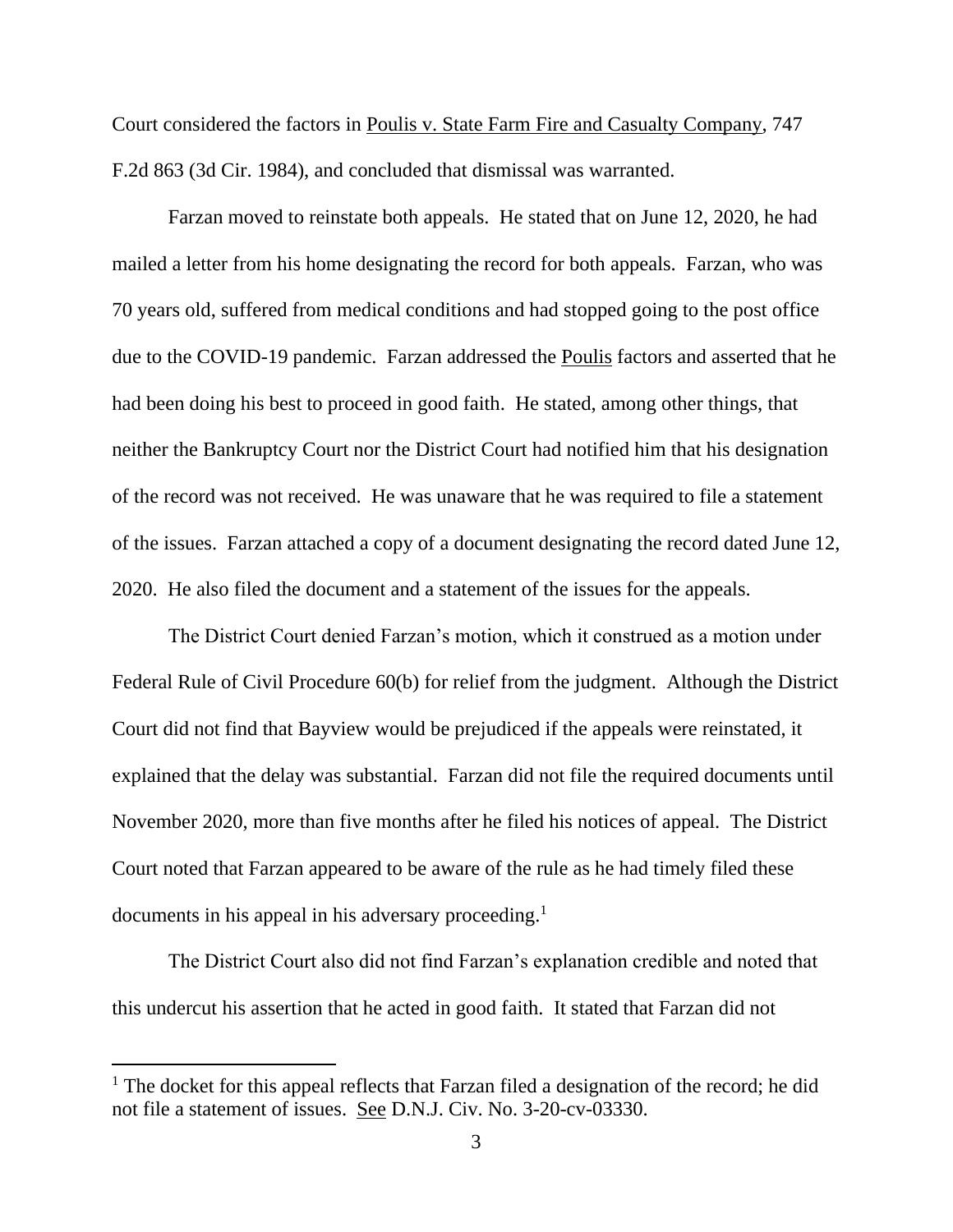provide proof that he mailed the June 12, 2020, document designating the record, that he did not appear to have checked the docket to see whether the Bankruptcy Court received it, and that he did not inquire about the status of his appeals or whether the Court had transmitted the record to the District Court, which would have triggered the time to file his brief. The Court was sympathetic to the difficulties caused by the pandemic, but concluded that Farzan had not explained his failure to monitor the docket and that his dilatory conduct did not constitute excusable neglect warranting relief under Rule 60(b).

Farzan filed a motion to reconsideration. He reiterated arguments made in his motion to reinstate his appeals and asserted that the Bankruptcy Court had misled him. He also noted that he had left a voicemail with the District Court Clerk's Office inquiring about his appeals, although he admitted he did not follow up again. Farzan submitted evidence of issues with mail delivery due to the pandemic, notes from his doctor and therapist, and copies of emails he had exchanged with Bankruptcy Court staff.

The District Court denied Farzan's motion for reconsideration. It rejected his argument that the Bankruptcy and District Courts were required to notify him of the deadlines or deficiencies, restated the reasons it had denied his motion to reinstate his appeals, and explained that the failure to comply with Rule 8009(a) was grounds for dismissal. It also ruled that Farzan's documentary evidence was not new and did not change the outcome. These appeals followed.

4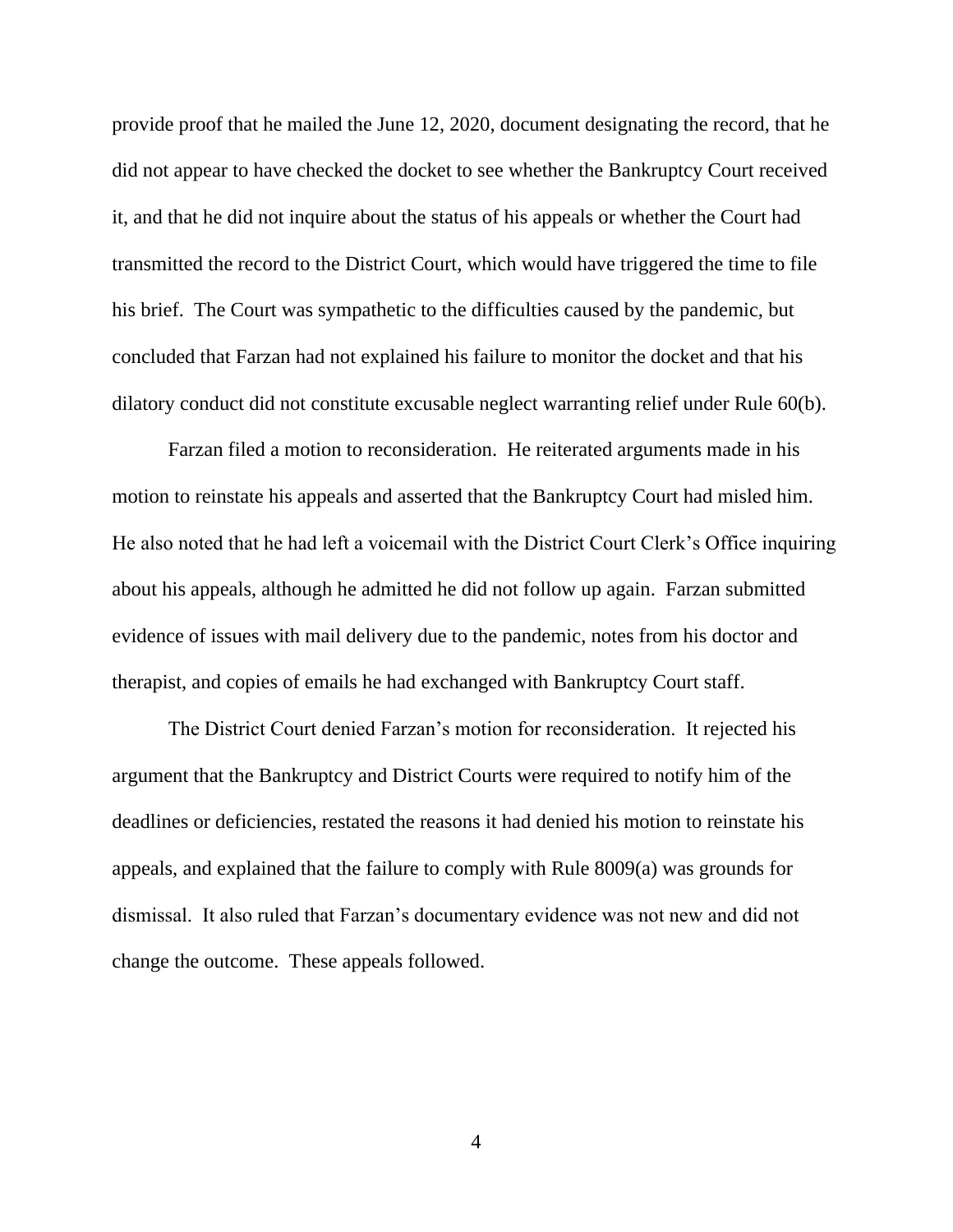We have jurisdiction pursuant to 28 U.S.C. §  $158(d)(1)$ .<sup>2</sup> We review the District Court's orders for abuse of discretion. See Jewelcor Inc. v. Asia Com. Co., Ltd., 11 F.3d 394, 397 (3d Cir. 1993) (dismissal order); In re Blast Energy Servs., Inc., 593 F.3d 418, 423 (5th Cir. 2010) (order denying motion for rehearing). $3$ 

Farzan argues in his brief that the District Court erred in denying his motion to reinstate his appeals and his motion for reconsideration. He reiterates that neither the Bankruptcy Court nor the District Court notified him that a designation of the record and statement of issues were not received. He also argues that dismissal of his appeals was not warranted for failing to comply with Rule 8009(a) and notes cases where appeals were not dismissed based on such failures.

The District Court had discretion to dismiss Farzan's appeals for failure to comply with Rule 8009(a). See Fed. R. Bankr. P.  $8003(a)(2)$ . As the District Court noted, Farzan cites no support for his contention that the Bankruptcy and District Courts should have notified him that the required filings were not received. We agree with Farzan to the extent he contends that the District Court should have given him notice and an

 $2$  Our jurisdiction extends to all of the District Court's orders. Because the District Court did not issue a separate judgment when it dismissed Farzan's appeals, the order is not deemed entered until March 19, 2021. See Fed. R. App. P.  $4(a)(7)(A)(ii)$ ,  $6(b)(1)$ ; LeBoon v. Lancaster Jewish Cmty. Ctr. Ass'n, 503 F.3d 217, 224 (3d Cir. 2007). Farzan's then-pending motion for reconsideration tolled the running of the time to appeal until reconsideration was denied on July 27, 2021, and Farzan timely filed his notices of appeal on July 30, 2021. See Fed. R. App. P.  $4(a)(1)$ ,  $6(b)(1)$ ,  $6(b)(2)(A)$ .

<sup>&</sup>lt;sup>3</sup> Farzan's motions are properly treated as motions for rehearing under Federal Rule of Bankruptcy Procedure 8022. See English-Speaking Union v. Johnson, 353 F.3d 1013, 1020 (D.C. Cir. 2004) (addressing predecessor Rule 8015).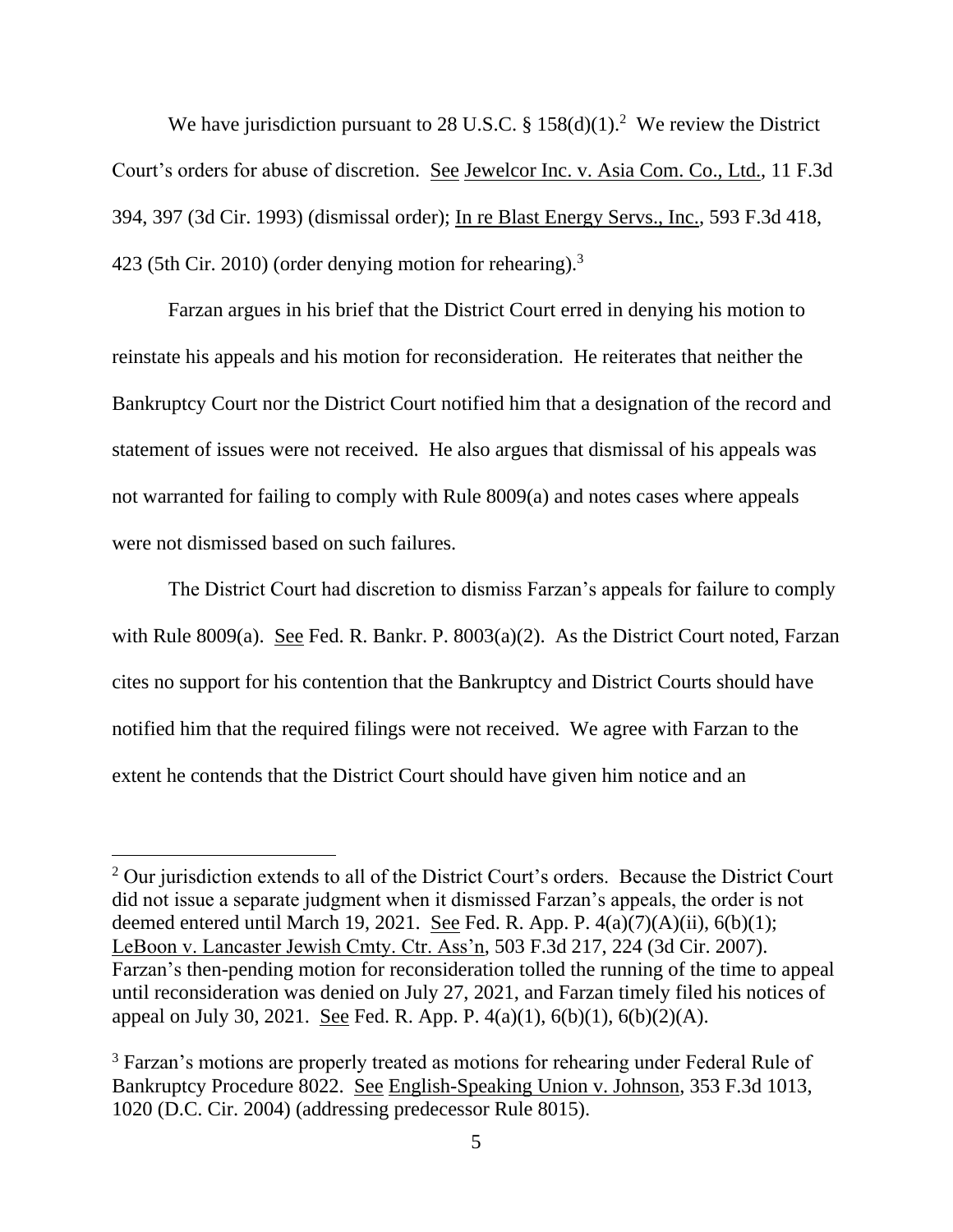opportunity to respond before dismissing his appeals. See Brief at 64; In re Harris, 464 F.3d 263, 272-73 (2d Cir. 2006) (requiring notice and an opportunity to respond where district court dismissed debtor's appeal for failure to include a transcript in the designation of the record); see also Briscoe v. Klaus, 538 F.3d 252, 258 (3d Cir. 2008) (holding a district court should provide an opportunity to explain a failure to prosecute before dismissing a case). However, Farzan explained his failure to comply with Rule 8009(a) in his motion to reinstate his appeals. As noted above, the District Court ruled that relief was not due in light of the substantial delay and his ability to follow the rules in another bankruptcy appeal. It also found Farzan's explanation – that he was unaware that the Bankruptcy Court did not receive his document designating the record – not credible.

Farzan has not shown that the District Court erred in this regard. As the District Court recognized, Farzan was litigating an appeal of the dismissal of his adversary complaint related to the same bankruptcy case. He filed his brief in that appeal shortly before filing his notices of appeal of the Bankruptcy Court orders at issue here. Farzan was also filing documents in the state foreclosure action and a related federal civil rights action at this time. Insofar as Farzan states that he could file documents by email in the District Court but not in the Bankruptcy Court, that does not explain his failure to monitor the dockets. His filings reflect that he had access to PACER. Farzan notes that courts had issued standing orders extending deadlines due to the pandemic; however, the extensions were no longer in place when his filings were due.<sup>4</sup>

<sup>&</sup>lt;sup>4</sup> Farzan does not contend in his opening brief that the District Court erred in assessing the Poulis factors or applied an incorrect standard in deciding his motion to reinstate his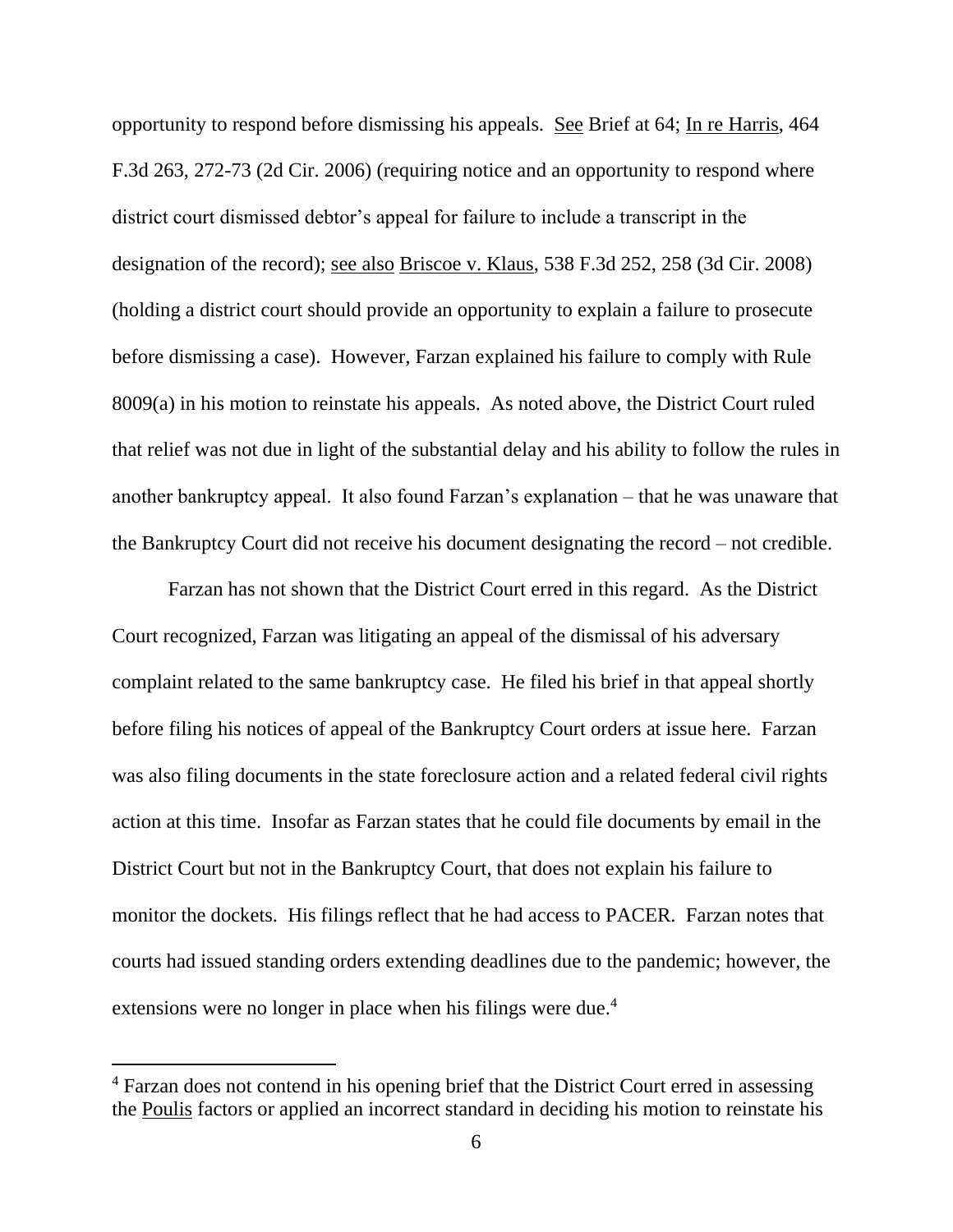Farzan also disputes the District Court's conclusion that the letters from his doctor and therapist were not new evidence, which is required for a motion for reconsideration. He states that he could not have obtained them before filing his motion to reinstate his appeals. Even if Farzan's letters could be considered under Rule 8022, see supra note 3, we agree with the District Court that they do not adequately explain his failure to prosecute his appeals. As discussed above, Farzan was able to litigate other matters at this time.

We also agree with the District Court that Farzan's other evidence was not new or that relief was not due to the extent it could be considered. Farzan submitted evidence showing that the pandemic impacted mail service in December 2020, but this was six months after he filed his appeals. And this evidence does not address why Farzan did not pursue his appeals after he purportedly mailed the designation of the record.

Farzan also submitted copies of emails to show that the Bankruptcy Court led him to believe he had done everything needed to perfect his appeals. The Bankruptcy Judge's Courtroom Deputy emailed Farzan regarding the notice of appeal and fee that the Court had received. Farzan clarified that he sought to appeal two orders and the Courtroom Deputy advised him that he needed to send a filing fee for the second appeal. This exchange did not involve Rule 8009(a)'s requirements.

appeals. We do not consider any issues in this regard as Farzan has forfeited them. Barna v. Bd. of Sch. Dirs. of Panther Valley Sch. Distr., 877 F.3d 136, 147 (3d Cir. 2017). Farzan has also forfeited any issue raised for the first time in his reply brief. Garza v. Citigroup Inc., 881 F.3d 277, 284-85 (3d Cir. 2018).